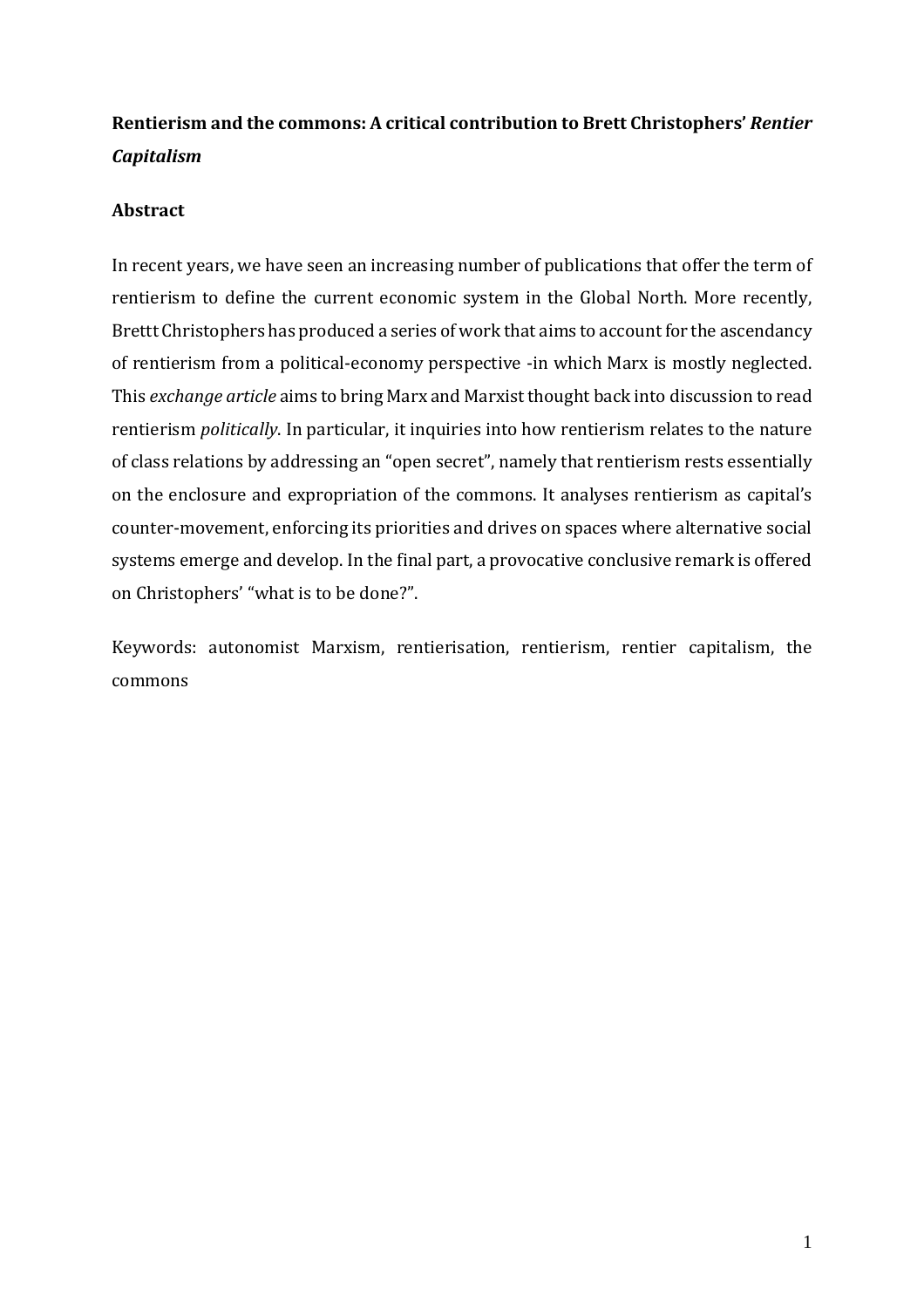#### **Introduction**

In recent years, we have seen an increasing number of publications that offer the term of rentierism to characterise the current transformation of capitalism in the Global North (Askenazy, 2016; Mazzucato, 2018; Piketty, 2014; Sayer, 2015; Standing, 2016). One of the key arguments traversing these accounts is that since the late 1970s there has been a major shift towards a system of economic production and reproduction in which income generation has increasingly come to be a matter of possessing and controlling valuable assets that are scarce or artificially made scarce. This corresponds to a mode of economic organisation in which money-making rests increasingly on *having* rather than *doing* or *extracting* value rather than *creating* it*.* 

More recently, Brett Christophers (2019, 2020) has offered 'a political-economic critique' of rentierism as a contribution to the cited literature which, according to the author, has approached the phenomenon either 'ideologically' (Askenazy and the recent work of Piketty, 2020) or in 'the tradition of "moral economy"' (Mazzucato, Sayer and Standing) (2020: xxviii-xxix). In this empirically grounded and elegantly articulated politicaleconomic critique, nevertheless, Marx is largely neglected. Christophers argues, 'Marx's rent was essentially everyone else's [e.g. Ricardo, Smith] rent' (2019: 4). In Marx, rent was a pre-capitalist category, that is, 'a marginal, residual or ephemeral phenomenon within capitalism' (Christophers, 2020: xxvi). This view leads Christophers to offer an early conclusion that 'the reality of the early twenty-first century [i.e. rentierism] *clearly belies …* Marx' (2020: xxvii, emphasis added).

This argument is disputable (see Vercellone, 2008 <sup>i</sup>; also Harvey, 2014 ii, 2019 iii; Negri, 2018 iv). The aim of this short *exchange* article, nevertheless, is not to discuss to what extent the transformation of industrialism into rentierism was latently present in Marx's writings or to summarise how Marxist scholars early foresaw and theorised the return of rentierism precisely through Marx. Instead, it aims to bring Marx and (autonomist) Marxist thought back into discussion to read rentierism *politically*, that is, a strategic reading of rentierism from the perspective of class relations (Cleaver, 2000). Indeed, Christophers' analysis of rentier capitalism is largely confined to the realm of economics and its "reified" categories. Herein, the concept of capital(ism) seems to designate not the social relations between classes but rather a set of economic actors (mostly corporations)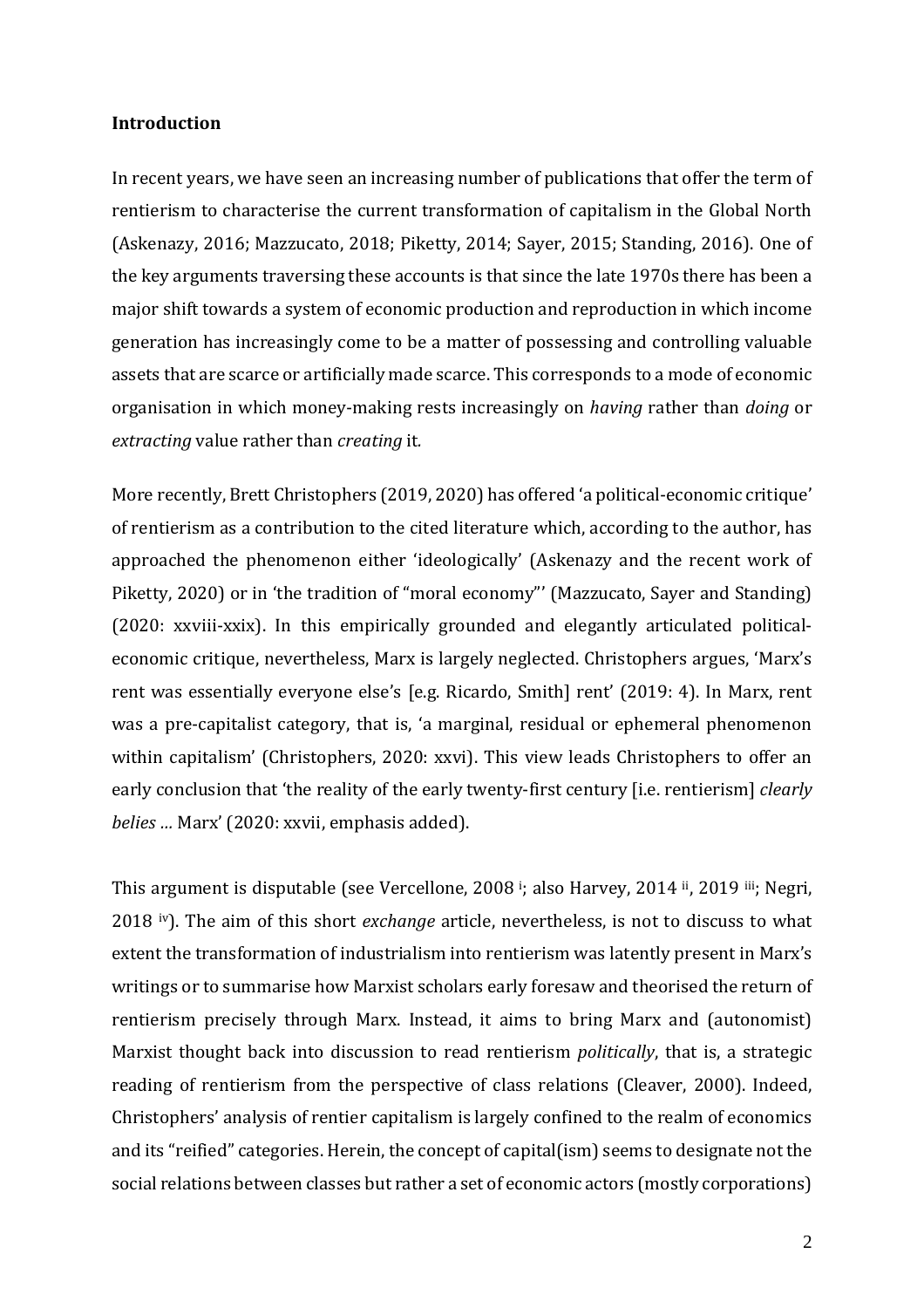and economic parameters such as asset prices, investment volumes, productivity, growth rates … 'all circulating as mindless entities through the ups and downs of [capital's] circuits' (Cleaver, 2000: 44). In brief, Christophers does not engage with the question of how rentierism 'relates to the nature of the class relations' (Cleaver, 2000: 76). This *exchange* article aims to address this question.

In the first part of this article, I will briefly summarise Christophers' account of rentier capitalism to make first-time readers acquainted with his ideas as well as to contextualise my contribution. This contribution is based on an "open secret", namely that rentierism rests essentially on the enclosure and expropriation of *the commons*. In the second part, I will discuss the *political* meaning (as understood above) of this truism through Marx and autonomist Marxist thought. In particular, I will analyse rentierism as a political project, that is, capital's counter-movement that enforces *separation* on spaces where communities organise on the terrain of commons, experiment with the processes of commoning and develop alternative ways of social (re)production that are increasingly outside the circuits of capital.

#### **Rentier Capitalism**

Defining rent as 'income derived from the ownership, possession or control of scarce assets and under conditions of limited or no competition' and rentiers as those whose income primarily comes from the control of these assets, Christophers identifies rentier capitalism as Western countries' contemporary 'economic system' that is 'substantially scaffolded by and organized around the assets that generate those rents and sustain those rentiers' (Christophers, 2020: xxiv, xviii) v. We have some qualifiers here.

Firstly, Christophers recognises that only a 'few [rent-bearing] assets, if any, generate income automatically', that is, rent income requires control of an asset under conditions of limited or no competition *as well as* some 'work for the delivery of the product or service underwritten it' (2020: xxv). Given the broad definition of rent, secondly, Christophers acknowledges that most economic production involves rentier elements. What is particular about rentier capitalism, in connection to the first point, is that of scale. It entails '[rent-bearing] assets being not just leveraged in production but substantively so' (Christophers, 2020: xxvi). Indeed, he shows that 'the leading corporations [in the UK]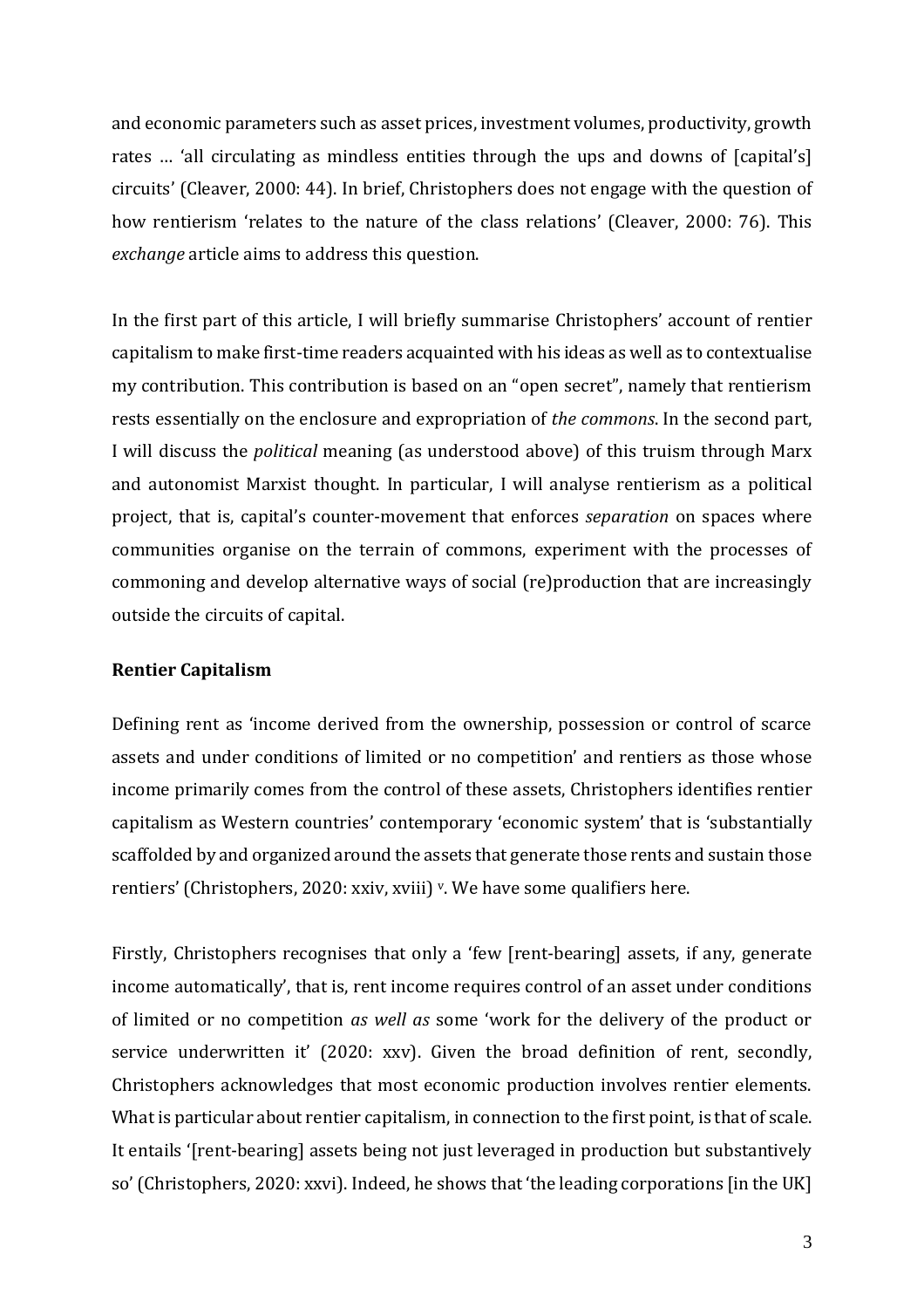are largely rentiers; and the biggest sectors of the economy are largely characterised by rentier dynamics' (Christophers, 2019: 3). He remarkably puts that 'rent is their shared raison d'être, and rentierism is embedded in their individual and collective DNA' (Christophers, 2019: 21).

Thirdly, Christophers underlines that rentierism is not a novel phenomenon. We are now witnessing the return and ascendancy of it. He agrees with Arrighi (1994) and Piketty (2014) in that the rentierisation of the economy has been a cyclical phenomenon over the *longue durée*, punctuating international capitalist development on a recurring basis. The return of rentierism, according to Christophers, has taken shape over the course of the past four decades under neoliberal economic policies. How? He offers four key respects in which neoliberalism has had beneficial consequences for rentierism (2020: 24-28): i) a growing pool of valuable assets has been made available for capital owners through privatisation, financial deregulation, and so forth; ii) policies such as the neutralisation of competition have been activated, enabling asset owners to further exploit their assets commercially; iii) rentier-friendly monetary and fiscal policies such as tax subsidies have been created; and iv) asset prices have artificially been accelerated to promote rentierism and make rentiers more wealthy.

For Christophers, the return of rentierism has had several adverse consequences for the UK economy (2020: 29-48). His starting point is what he calls (Christophers, 2020: 29) 'the essence' of rentierism, namely monopoly power in the control and exploitation of rent-bearing assets: inimical to economic dynamism, innovation, and the development of production. By analysing the UK data, Christophers shows how the lack of motivation to innovate and advance the production process has gone hand in hand with the plunge of capital investment and labour productivity since the 1970s. The inevitable result has been declining growth in economic output, that is, a slowdown in the overall economy. The latter has then culminated in a major re-sorting of incomes in a way that the pain has been shouldered by workers, while capital has begun to enjoy a greater share of national income. In parallel, finally, wealth inequality has increased dramatically -a typical result of rentierism as discussed by Piketty (2014).

#### **Rentierism and the commons**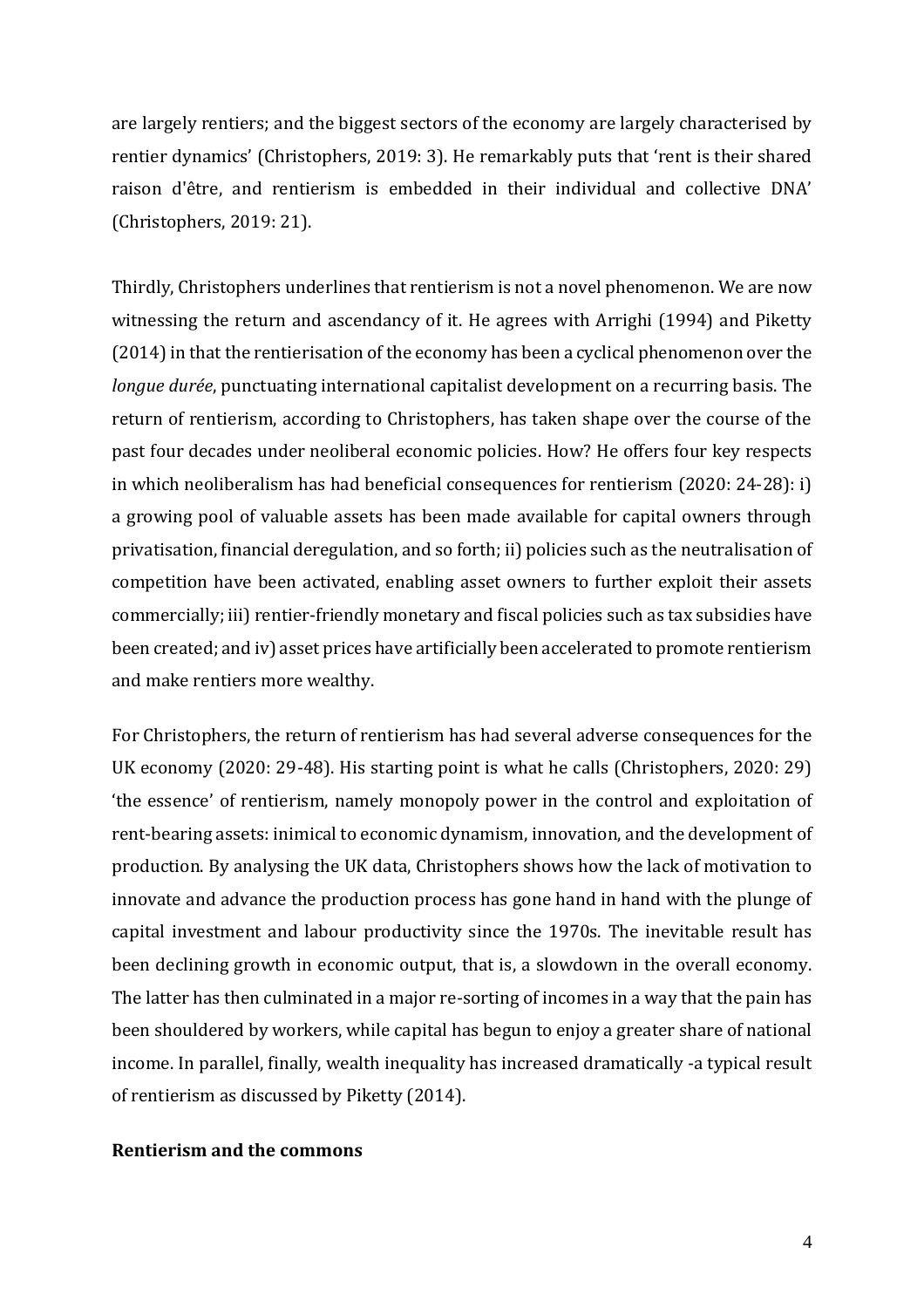In this part, my objective is to read rentierism politically (Cleaver, 2000). It is based on an understanding of the concept of capital as a social relationship in which opposing forces confront each other. In this antagonistic relationship, capital acts as a force that is committed to a continuous expansion: 'accumulate, accumulate! That is Moses and the prophets! (Marx, 1990: 742). This commitment concerns not only growth in monetary terms but also the continuous accumulation of capital-relation: 'the capitalist process of production … produces not only commodities, not only surplus-value, but it also produces and reproduces the capital-relation itself; on the one hand the capitalist, on the other the wage-labourer' (Marx, 1990: 724). What capital desires, in other words, is 'to create lifeworlds in its own-image or to colonise existing ones … since the beginning of its history … until it has colonised all of life' (De Angelis, 2004: 67).

Nevertheless, capital exists with other forces that act as limit on its 'sole drive to valorise itself' (Marx, 1990: 342, see Harvey, 2010: 40-58) vi. Marx identifies the major opposing social force as 'living labour as subjective being' (Marx, 1993: 461). The latter 'expresses an absolute interest [i.e. emancipation from capital], which cannot be mediated' (Zanini, 2010: 44, also Tronti, 1966). This interest manifests itself in political actions such as strikes, refusal of work, sabotage, slowdown, absenteeism, and so on. But it also manifests itself in more "radical" forms which include not only resistance but also reversal, such as the invention of alternative socio-economic systems that provide various degrees of protection from the relations of capitalism (see Parker et al., 2014). Confronted with this, capital creates and implements counter-strategies because it cannot abide limits: 'capital is the endless and limitless drive to go beyond its limiting barrier … Every limit appears as a barrier to overcome' (Marx, 1993: 334, 408).

In defining rentierism as a socio-economic system in which incomes are substantially generated by rents, Christophers also provides an overview of the core asset types that are at the centre of this system (2019: 7-13). He identifies these assets as land, natural resources such as water (that also yields natural monopoly rents), intellectual property, electro-magnetic spectrum, user-generated data on digital platforms, and financial assets that often manifest themselves as the tradeable form of other rent-bearing assets (e.g. commodity markets, see Tricarico, 2012). What is notable here, in my opinion, is that all these assets that generate rents and sustain rentierism can fairly be understood as the commons. *If rentierism designates a system of economic production and reproduction that*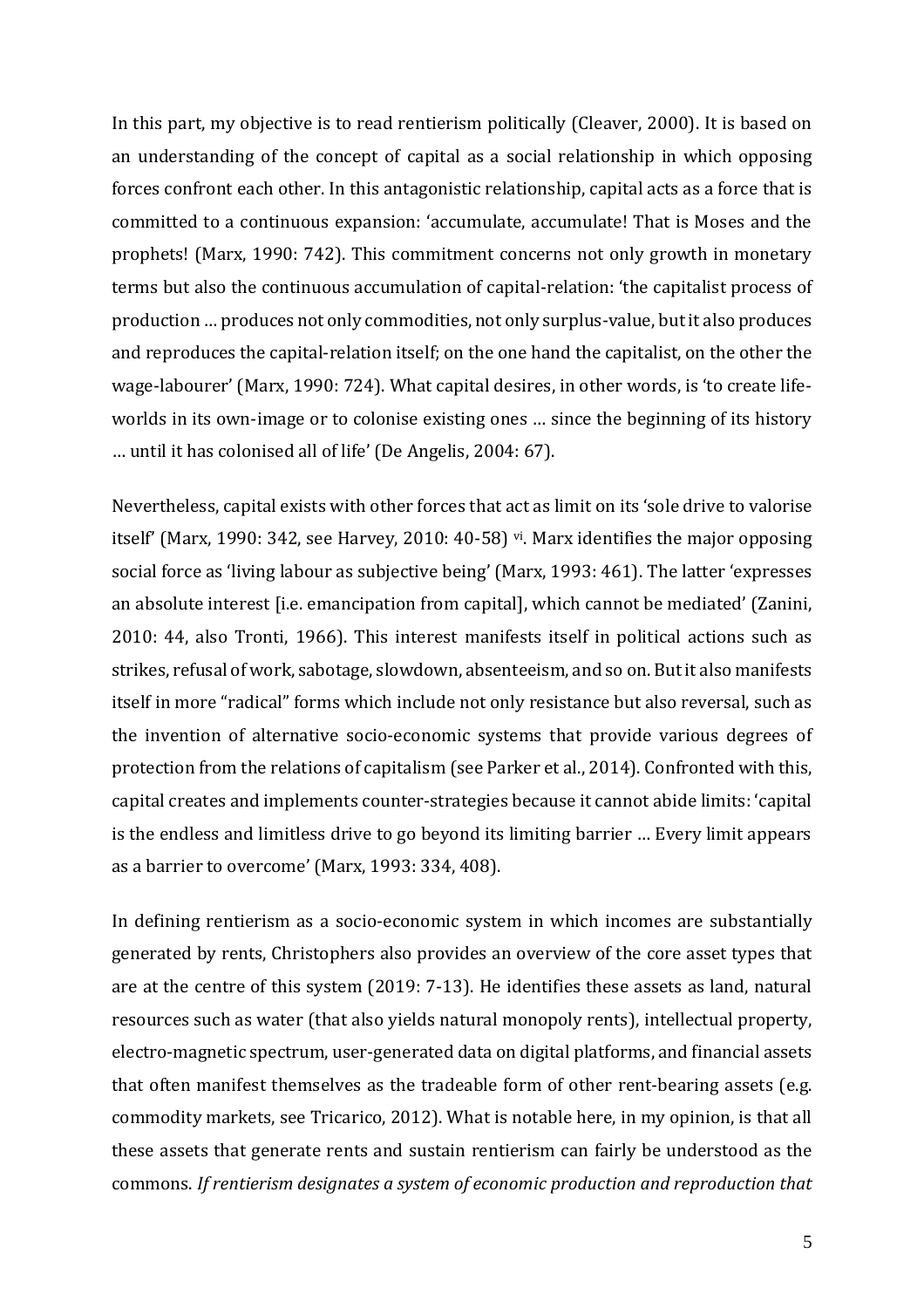# *dominantly characterises today's capitalism in the Global North, this system is based essentially on the enclosure and expropriation of the commons.*

In the literature, the commons refer typically to a resource pool that contains 'all the creations of nature that we inherit jointly and freely, and hold in trust for future generations' (Hodkinson, 2010: 243). The air, water, rivers, land, forests, fruits of the soil, fisheries, electro-magnetic spectrum and so forth are the commonwealth of the material world. Yet, there is extensive Marxist literature that conceptualises the commons beyond the fruits of nature. Here, the commons are *also* understood as human-made resources (e.g. creative, cultural, social commons) whose creation is based on the accumulated general intellect (and affect) of humankind and, in many cases, are produced through the channels of social cooperation beyond the capital-relation (Bollier and Helfrich, 2012a, 2012b; Boutang, 2011; De Angelis, 2001; Fuchs, 2014; Hardt, 2010; Hardt and Negri, 2009; Holder and Flessas, 2008; Nonini, 2006; Shiva 2002). Indeed, according to Marx, products such as knowledge(s), languages, information, affects, ideas, and so forth are the creations of 'universal and communal labour', 'brought about partly by the cooperation of men now living, but partly also by building on earlier work' (1992: 199) vii. In this broader view, the commons are understood both as a noun and a verb. They refer not only to nature's gift and human-made communal resources, but also to the processes of production whereby these resources are allocated, used and (re)produced in a way that increasingly escapes the capital-relation (i.e. commoning, see Linebaugh, 2007).

In his seminal article, 'the tragedy of the commons', Hardin (1968) conceptualises the commons as resources for which there is free and unmanaged access. He argues that this unregulated access would inevitably culminate in resource depletion and environmental degradation because humans are naturally competitive economic creatures (*homo economicus*) that would try to maximise their revenue and thereby not take care of these common resources (as there is no incentive to do so) and eventually plunder them. The policy implications of this approach are clear: the most "rational" way to sustain the commons is either through private or state-led governance.

Viewed as 'the intellectual rehabilitation of the commons' (De Angelis and Harvie, 2013: 284), the works of Ostrom (1990, 2002, 2010) elegantly show that Hardin's *"*tragedy*"* is far from inevitable. Ostrom finds that the commons involve communities that negotiate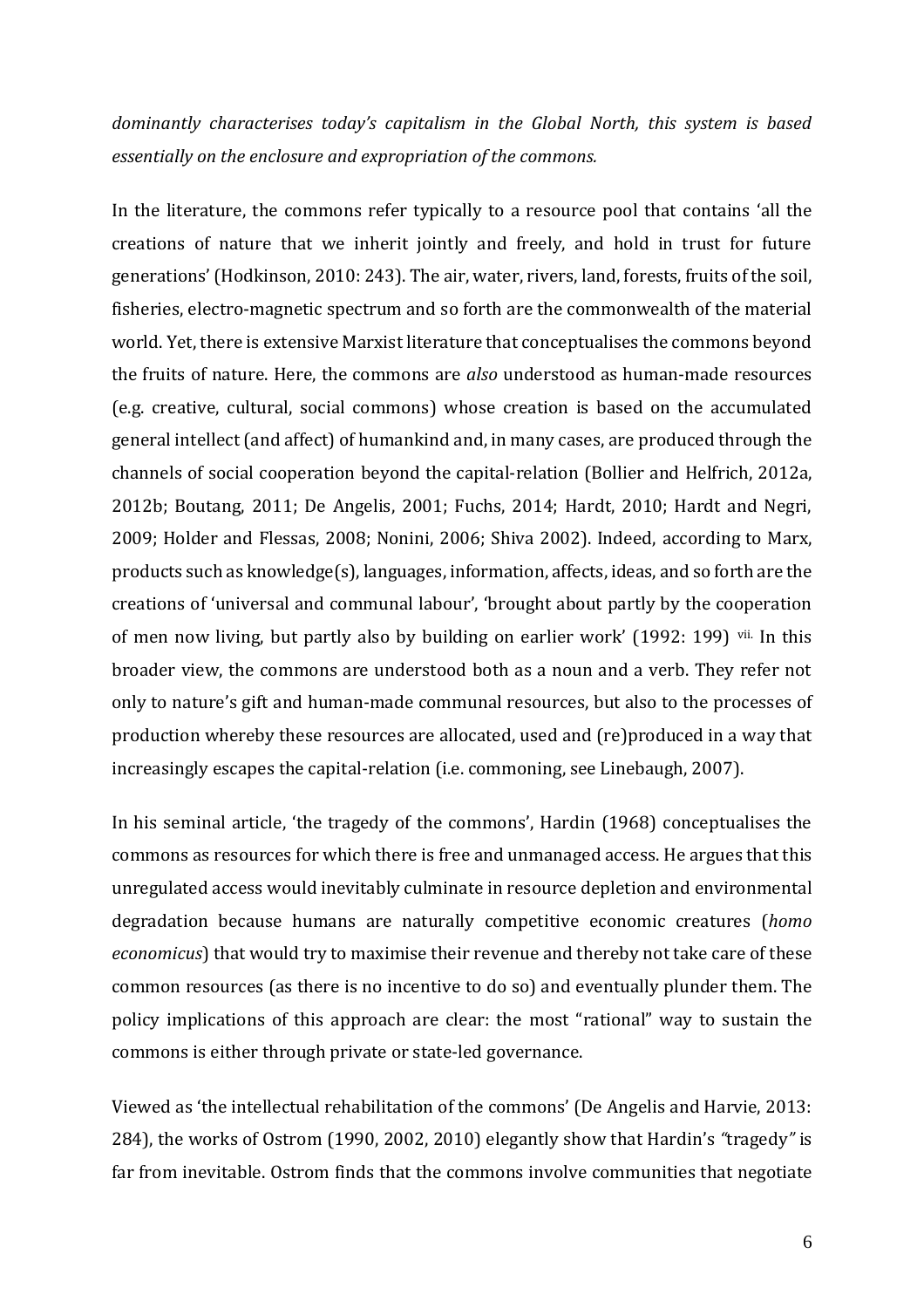the modalities of access to these resources. These communities engage in a form of selfmanagement that effectively arranges the 'collective allocation of common resources and user's responsibilities' (Fournier, 2013: 448). This organisation enables the sustainability of the commons and the related communities for centuries. In a nutshell, Ostrom's works are essential to recognise that many communities can organise *in* the common to manage the allocation of common resources and responsibilities between users.

However, some scholars argue that despite its strength, Ostrom's analysis does not go far enough (Caffentizis, 2004; De Angelis and Harvie, 2013; Fournier, 2013; Hardt and Negri, 2009). In Ostrom's cases, what comes after the allocation of common resources is private ownership (e.g. one can sell the allocated resource to make money). De Angelis (2004), Fournier (2013), Bollier and Helfrich (2012a, 2012b) show that for many communities, the process of commoning includes not only organising *in* the common (i.e. the democratic and sustainable allocation of resources) but also organising *for* and *of* the common, that is, the collective and democratic use and (re)production of the commons, respectively. In these communities, in other words, the process of commoning does not stop once the resources and responsibilities are communally allocated. It also 'defines the modes of use and (re)production … of these resources through democratic and horizontal forms of governance' (De Angelis and Harvie, 2013: 280).

In this framework, I think we can better understand the political meaning of rentierism, characterised by the enclosure and expropriation of the commons. Marx writes that 'what creates the capital-relation can be nothing other than the process which divorces the worker from the ownership of the conditions of his own labour' (1990: 874). Indeed, for Marx, 'the divorce of labour from her means of subsistence … forms the concept of capital' (Bonefeld, 2011: 396). He is extremely precise on this: 'the capital-relation presupposes a complete separation between the workers and the ownership of the conditions for the realisation of their labour' (Marx, 1990: 874). This relation, according to Marx, 'evolves in such a way that it [capital] maintains and reproduces this separation on a constantly increasing scale until *the historical reversal* takes place' (1971: 271, emphasis added). The historical reversal Marx mentions here suggests an association between direct producers and the means of production or, more generally, workers' access to, use and (re)produce of social wealth in a mode of organisation that is not strictly mediated by the natural laws of capitalism (De Angelis, 2004).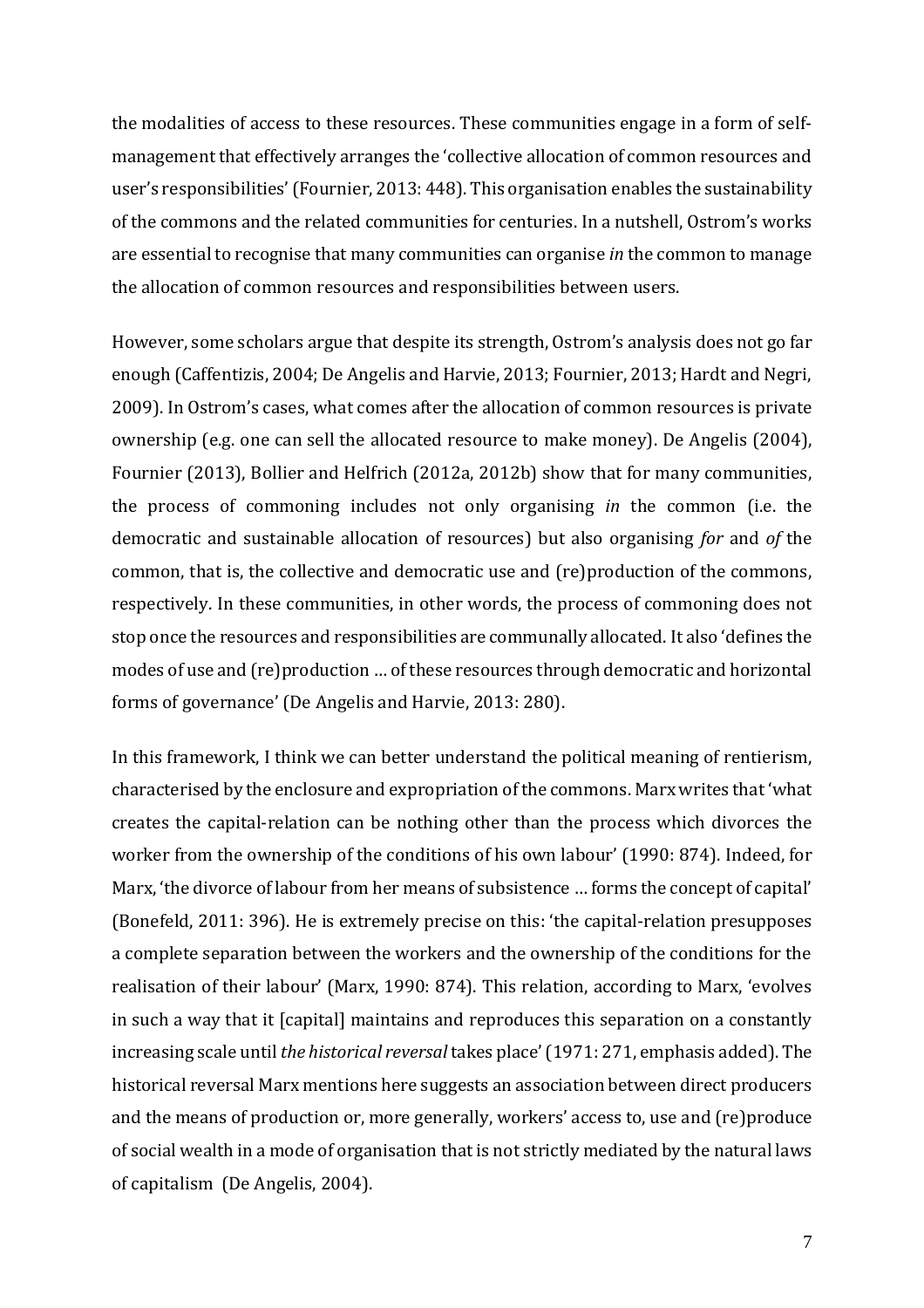The commons resisting enclosures and the practices of commoning that emerge around these commons are threats to the ordinary run of things. They present themselves as a limit on the very premise of capitalist social relations: *separation*. The communities that produce and reproduce through the practices of commoning are not utopias. They are real antagonistic movements, showing that there can be a sustainable life beyond capital (and state) around the commons. In this regard, rentierism does indeed concern the enclosure of the commons through the mechanisms of 'accumulation by dispossession', that is, the transfer of common assets to the upper classes as a response to inner contradictions of capital accumulation, especially when surpluses of capital lie idle with no profitable industrial production outlets in sight (Harvey, 2003). However, given that every economic category is simultaneously political, rentierism should also be read as capital's political counter-movement, enforcing *separation* on spaces where communities organise around the commons and experiment with the practices of commoning towards inventing alternative social systems that are not determined by the priorities and drives of capital.

#### **A Concluding Remark: Reclaiming the Commons**

In this article, I have argued that rentierism or rentier capitalism rests essentially on the enclosure and expropriation of the commons, which have an ambivalent relationship with capital (De Angelis, 2013). The commons are used as the basis for capitalist growth. However, the same commons also constitute the basis for alternative *autopoietic* social systems that might overcome the hegemony of capital. Enclosures, in other words, define a strategic terrain among social forces. By enclosing the commons, capital attempts to fix or temporarily overcome its inner contradictions -as in rentierism. But by doing so, it simultaneously destroys '*the cell form* of the social force that is responsible to establish and reproduce life, and *by this*to abolish capital'(De Angelis, 2013: 613, emphasis added).

In the final chapter of *Rentier Capitalism*, Christophers (2020: 386- 409) discusses four key areas in which some actions should be taken to move beyond rentierism. While he acknowledges these areas as i) competition policy, ii) tax system, iii) state-led formation of a new economy, and iv) ownership, he aptly puts the accent on the latter, for '[ownership] underpins all the others' (2020: 399). Indeed, 'what, after all, is rentier capitalism if not a mode of economic production and reproduction in which the bulk of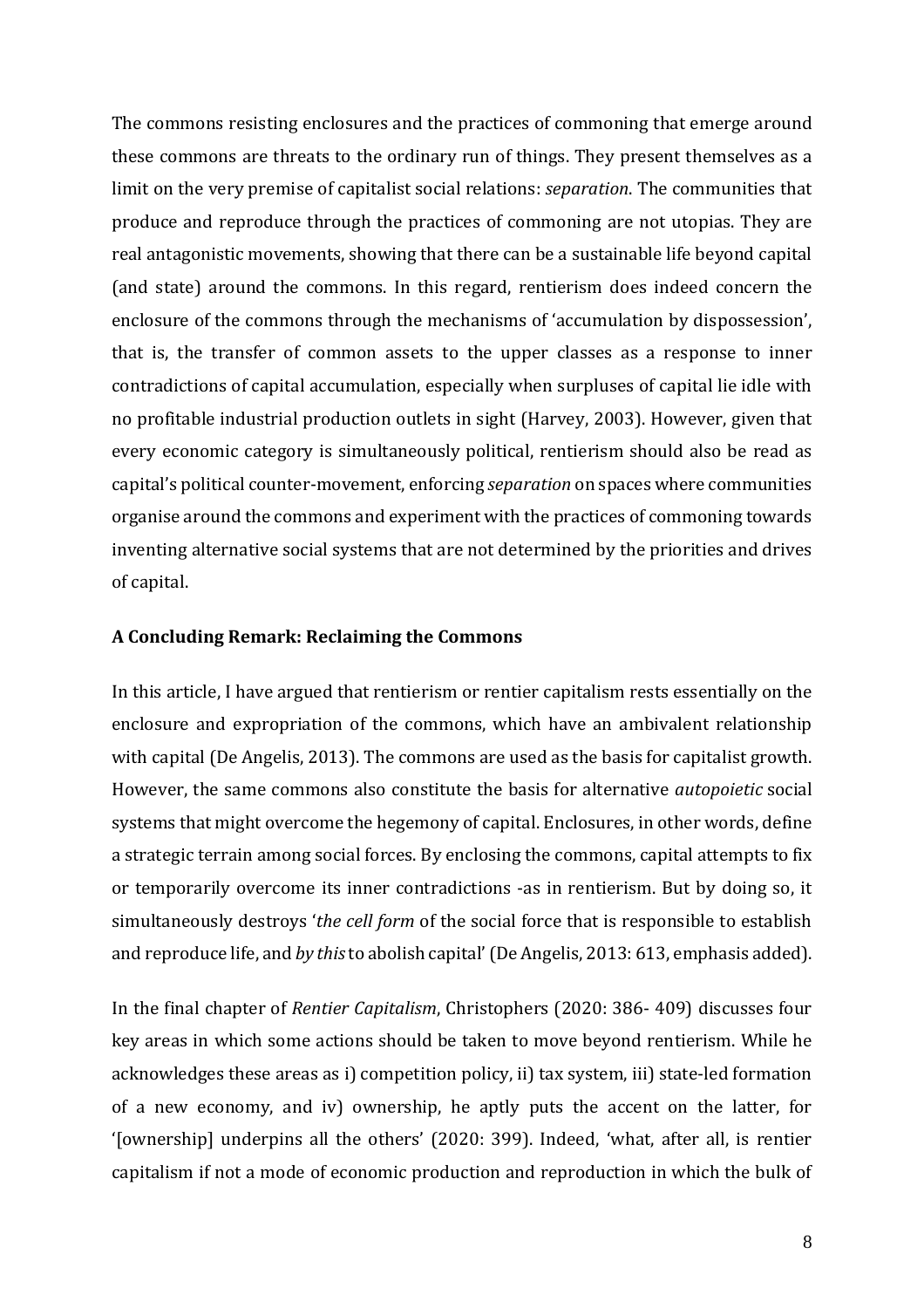society's valuable economic assets are owned by capital' (2020: 399). Christophers suggests that these assets should be 'retaken from rentiers' (2020: 404). But when retaken, who will own them? He offers 'a mixed, plural ecology of ownership' in which, for example, some natural resources are given to the state, intellectual properties stay in private hands, and others are transferred to some communities (2020: 407). Yet, he does not explain why, for example, intellectual properties stay in private hands (see Karakilic, 2019).

I shall conclude in a more provocative way. As various social movements across the world have been expressing for decades, neither markets nor states have been able to provide social justice, sustainability, and happy lives for all. While states cannot be abstracted from capital (e.g. 'state-finance nexus', Harvey, 2010), capital, in turn, reproduces socioeconomic injustices, asymmetrical power relations, environmental catastrophes, and depressed lives. The commons belong to their real owners, namely the commoners who can, *under particular conditions*, define for themselves alternative social systems that are not mediated by capital or the state. What these conditions (as well as the limits and boundaries of commoning) might be and how they can be addressed collectively might inform future research (see De Angelis and Stavrides, 2010).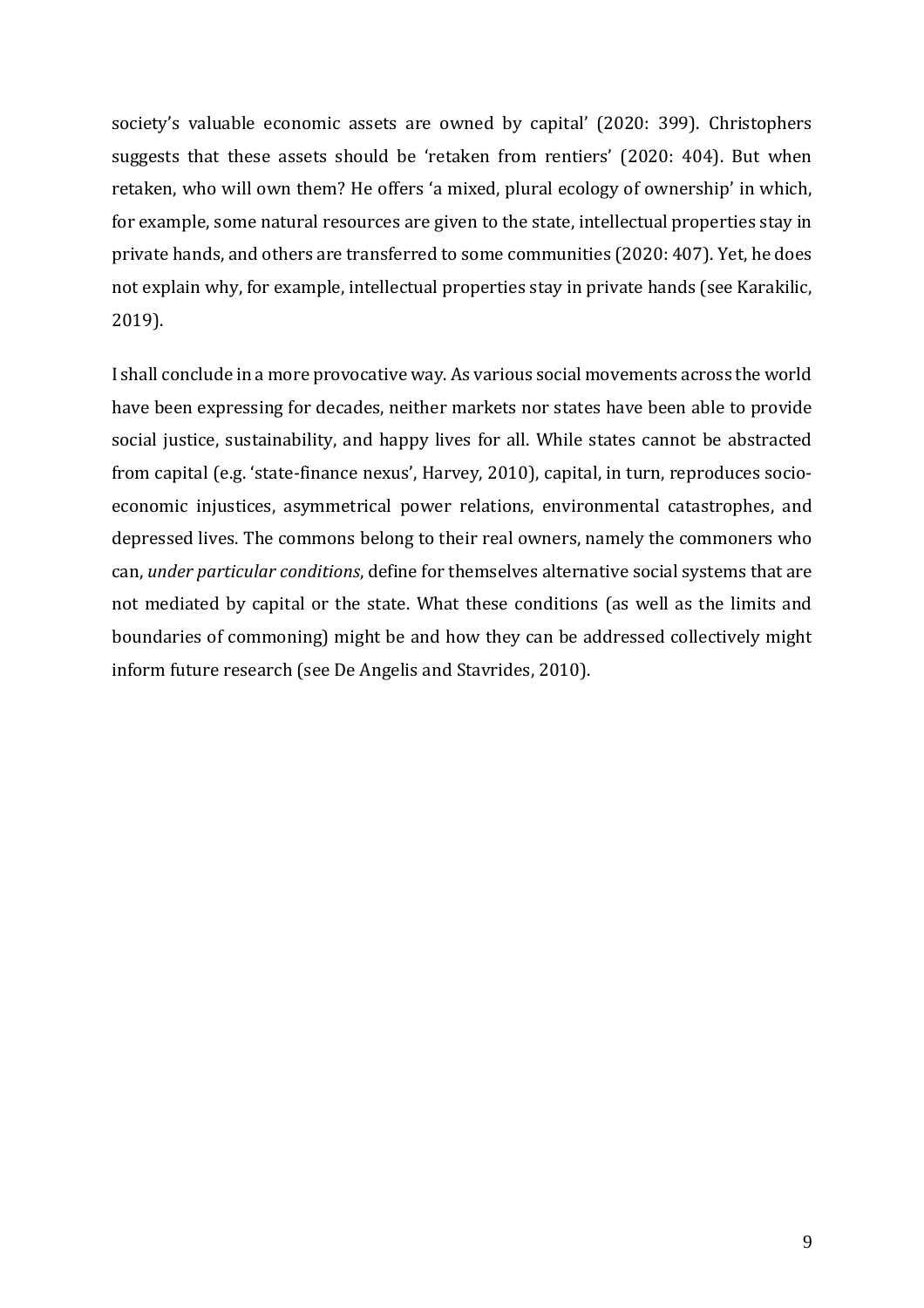## **Endnotes**

ii 'The merchants, the rentiers as well as financiers are repositioned as the arbiters of capital accumulation relative to industrial capital. This is how the distribution of wealth and income became so distorted from the 1970s onwards' (Harvey, 2014: 160).

iii 'Industrial capitalism has given way increasingly to … rentier capitalism, and the mechanisms by which rentier capitalism works are more and more about appropriation and accumulation by dispossession than they are about the organization of production and the exploitation of living labour in production' (Harvey, 2019: para 10). Indeed, Harvey's (2003) *The New Imperialism* offers many elements that explain the return of rentierism from a Marxist perspective.

iv 'At this level, capitalism supports itself on rent. The great industrialists, instead of reinvesting profit, recycle it in the mechanisms of rent. The circuit, the blood of capital, is now rent; rent plays an essential role in the circulation of capital and the maintenance of the capitalist system: it maintains social hierarchies and the command of capital' (Negri, 2018, para: 18).

<sup>v</sup> Christophers examines rentier capitalism in the UK. However, he recognises that 'the UK experience is broadly representative of the wider system of Western rentier capitalism' (2020: xxxvi).

vi Self-valorisation in Marx means the expanded reproduction of *every* element of class relations.

vii 'Our common knowledge is the foundation of all new production of knowledge; linguistic community is the basis of all linguistic innovation; … and our common social image bank makes possible the creation of new images' (Hardt and Negri, 2004: 148).

<sup>i</sup> *Rentier Capitalism* opens with an epigraph which might be regarded as the most condensed form of Christophers' overall thesis: 'the current transformation of capitalism is characterised by a fullfledged comeback and proliferation of forms of rent' (Vercellone, 2008 quoted in Christophers, 2020: iii). Carlo Vercellone, who could not find any further place in Christophers' works, was not only one of the earliest scholars (2008) theorising the return of rentierism by offering the concept of 'the becoming-rent of profit' but he was also the one who did that through Marx: 'with an extraordinary power of foresight, the development of the analysis of volume III of *Capital*, together with the *Grundrisse*, helps us see … the becoming rent of capital was inevitable'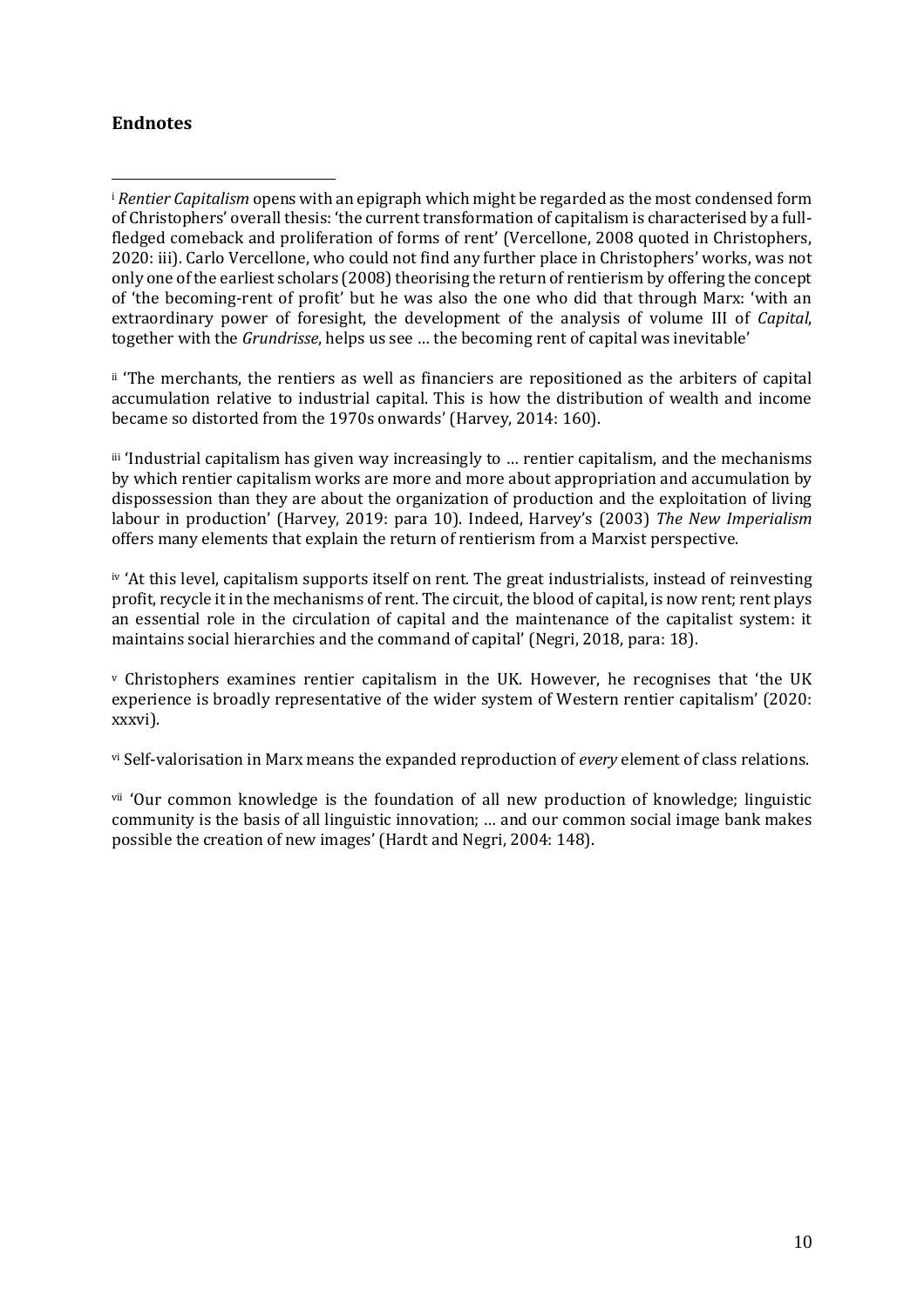### **References**

Arrighi G (1994) *The Long Twentieth Century: Money, Power, and the Origins of Our Times*. London: Verso.

Askenazy P (2016) *Tous Rentiers! Pour une Autre Repartition des Richesses*. Paris: Odile Jacob.

Bollier D and Helfrich S (eds.) (2012a) *The Wealth of the Commons: A World Beyond Market and State*. Amherst, MA: Levellers Press.

Bollier D and Helfrich (eds.) (2012b) *Patterns of Commoning*. Amherst, MA: Levellers Press.

Bonefeld W (2011) Primitive accumulation and capitalist accumulation: Notes on social constitution and expropriation. *Science & Society* 75(3): 379-399.

Boutang YM (2011) *Cognitive Capitalism*. Cambridge: Polity

Caffentzis, G. (2004). A tale of two conferences: Globalization, neoliberalism and the question of the commons. A Talk Prepared for the *Alter-Globalization Conference*, San Miguel de Allende, Mexico. Available at: [http://sduk.us/silvia\\_george\\_david/caffentzis\\_a\\_tale\\_of\\_two\\_conferences.pdf](http://sduk.us/silvia_george_david/caffentzis_a_tale_of_two_conferences.pdf)

Christophers B (2019) The rentierization of the United Kingdom economy. *EPA: Economy and Space. Online First*. Available at: <https://journals.sagepub.com/doi/abs/10.1177/0308518X19873007>

Christophers B (2020) *Rentier Capitalism: Who Owns the Economy and Who Pays for It?* London-New York: Verso.

Cleaver H (2000) *Reading Capital Politically.* Texas: University of Texas Press.

De Angelis M (2001) Marx and primitive accumulation: The continuous character of capital's enclosures. *The Commoner*. 2 September. Available at: [https://thecommoner.org/wp-content/uploads/2019/10/Marx-and-primitive](https://thecommoner.org/wp-content/uploads/2019/10/Marx-and-primitive-accumulation-deAngelis.pdf)[accumulation-deAngelis.pdf](https://thecommoner.org/wp-content/uploads/2019/10/Marx-and-primitive-accumulation-deAngelis.pdf)

De Angelis M (2004) Separating the doing and the deed: Capital and the continuous character of enclosures. *Historical Materialism* 12(2): 57–87.

De Angelis M (2013) Does capital need a commons fix? *ephemera: theory and politics in organization* 13(3): 603-615

De Angelis M and Harvie D (2013) The commons. In Parker M, Cheney G, Fournier V and Land C (eds.), *The Routledge Companion to Alternative Organisation*. London: Routledge. pp. 280-294.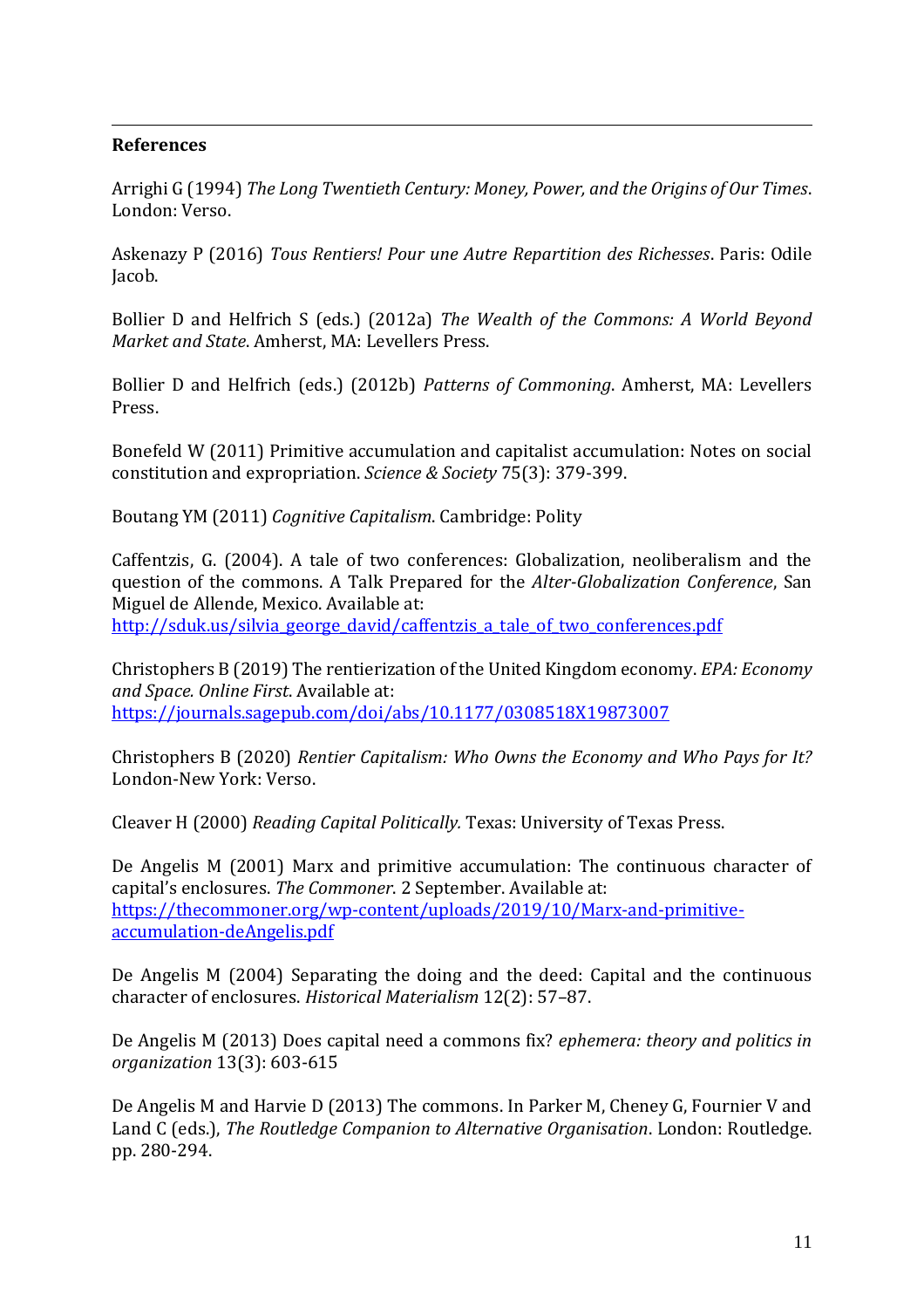De Angelis M and Stavrides S (2010) On the commons: A public interview with Massimo de Angelis and Stavros Stavrides. *e-flux* 17. Available at: [https://www.e](https://www.e-flux.com/journal/17/67351/on-the-commons-a-public-interview-with-massimo-de-angelis-and-stavros-stavrides/)[flux.com/journal/17/67351/on-the-commons-a-public-interview-with-massimo-de](https://www.e-flux.com/journal/17/67351/on-the-commons-a-public-interview-with-massimo-de-angelis-and-stavros-stavrides/)[angelis-and-stavros-stavrides/](https://www.e-flux.com/journal/17/67351/on-the-commons-a-public-interview-with-massimo-de-angelis-and-stavros-stavrides/)

Fournier V (2013) Commoning: On the social organisation of the commons. *M@n@gement* 16: 433-453.

Fuchs C (2014) *Digital Labour and Karl Marx*. New York-Oxon: Routledge.

Hardin G (1968) The tragedy of the commons. *Science* 162(3859): 1243–1248.

Hardt M (2010) The common in communism. *Rethinking Marxism* 22(3): 346-356.

Hardt M and Negri A (2004) *Multitude: War and Democracy in the Age of Empire*. New York: Penguin

Hardt M and Negri A (2009) *Commonwealth*. Cambridge, MA: Harvard University Press.

Harvey D (2003) *The New Imperialism.* Oxford: Oxford University Press.

Harvey D (2010) *The Enigma of Capital and The Crisis of Capitalism.* London: Profile Books.

Harvey D (2014) *Seventeen Contradictions and the End of Capitalism*. New York: Oxford University Press.

Harvey D (2019) Accumulation by dispossession. Available at: [https://www.democracyatwork.info/acc\\_accumulation\\_by\\_dispossession](https://www.democracyatwork.info/acc_accumulation_by_dispossession)

Hodkinson S (2010). Housing in common: In search of a strategy for housing alterity in England in the 21st century. In Fuller D, Jonas A and Lee R (eds.), *Interrogating Alterity: Alternative Economic and Political Spaces*. Farnham: Ashgate. pp. 241-258.

Holder J and Flessas T (2008) Emerging commons. *Social and Legal Studies* 17(3): 299- 310.

Karakilic E (2019) Rethinking intellectual property rights in the cognitive and digital age of capitalism: An autonomist Marxist reading. *Technological Forecasting and Social Change* 147: 1-9.

Linebaugh P (2007) *Magna Carta Manifesto: Liberties and Commons for All*. Berkeley, CA: University of California Press.

Marx K (1971) *Theories of Surplus Value, v. 3*. Moscow: Progress Publishers.

Marx K (1990) *Capital: A Critique of Political Economy, v. 1*. London: Penguin.

Marx K (1992) *Capital: A Critique of Political Economy*, *v. 3*. London: Penguin.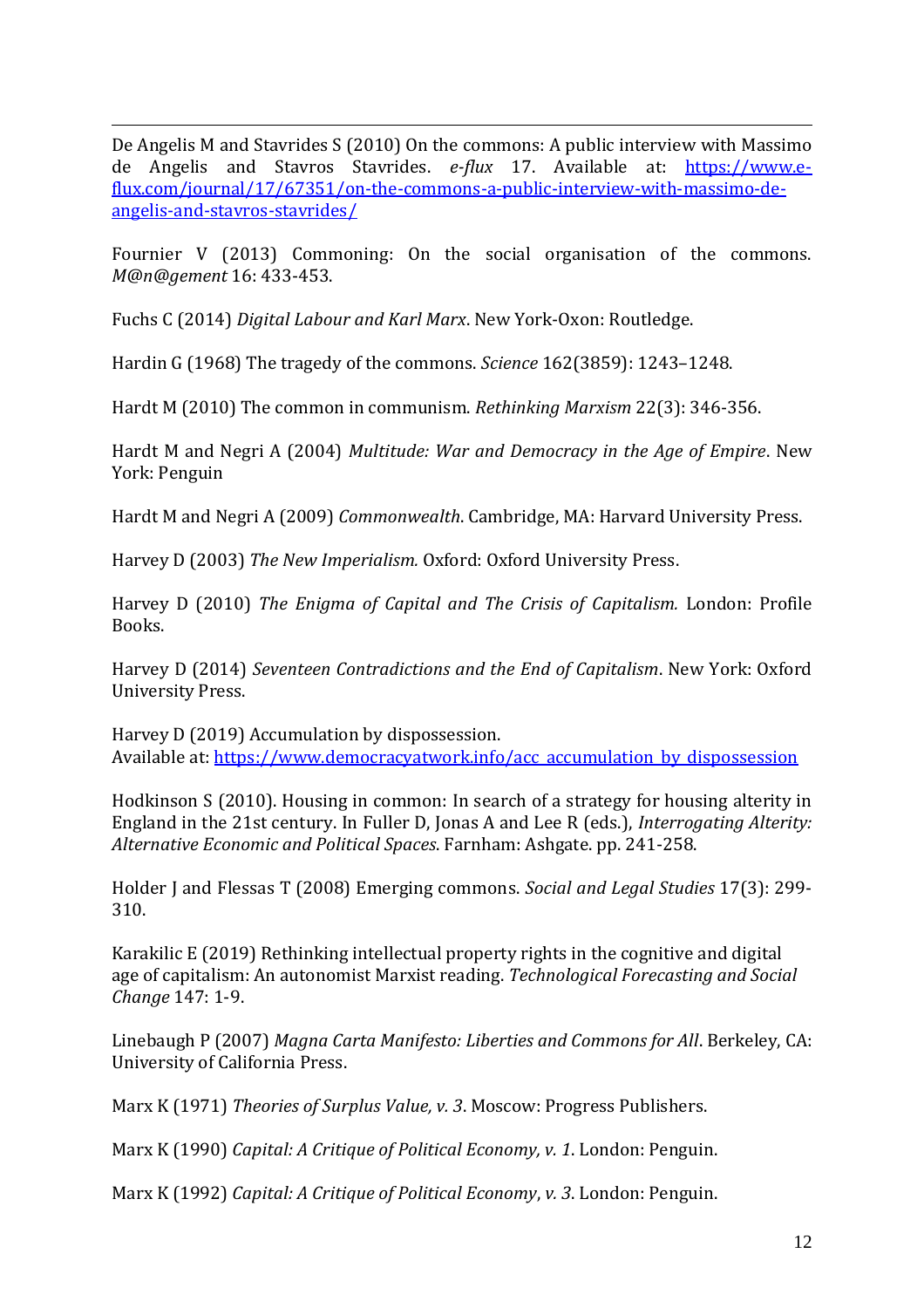Marx K (1993) *Grundrisse: Foundations of the Critique of Political Economy*. London: Penguin Books.

Mazzucato M (2018) *The Value of Everything: Making and Taking in the Global Economy*. London: Allen Lane.

Negri A (2018) Starting again from Marx. *Radical Philosophy* 2(03). Available at: <https://www.radicalphilosophy.com/article/starting-again-from-marx>

Nonini D (2006) Introduction: The global idea of the 'common'. *Social Analysis* 50(3):164- 177.

Ostrom E (1990) *Governing the Commons*. Cambridge: Cambridge University Press.

Ostrom E (ed.) (2002) *The Drama of the Commons*. Washington: National Academic Press.

Ostrom E (2010) Beyond markets and states: Polycentric governance of complex economic systems. The Nobel Prizes 2009, Stockholm: Available at: <https://www.nobelprize.org/prizes/economic-sciences/2009/ostrom/lecture/>

Parker M, Cheney G, Fournier V et al. (eds.) *The Routledge Companion to Alternative Organization*. Oxon-New York: Routledge.

Piketty T (2014) *Capital in the Twenty-First Century*. Cambridge, MA: The Belknap Press of Harvard University Press.

Piketty T (2020) Capital and Ideology. Cambridge, MA: Belknap Press: The Belknap Press of Harvard University Press.

Sayer A (2015) *Why We Can't Afford the Rich*. Bristol: Policy Press.

Shiva V (2002) *Protect or Plunder? Understanding Intellectual Property Rights*. London: Zen Books.

Standing G (2016) *The Corruption of Capitalism: Why Rentiers Thrive and Work Does Not Pay*. London: Biteback.

Tricarico A (2012) The coming financial enclosure of the commons. In: Bollier D and Helfrich S (eds.), *The Wealth of the Commons: A World Beyond Market and State*. Amherst, MA: Levellers Press. Available at: [http://wealthofthecommons.org/essay/coming](http://wealthofthecommons.org/essay/coming-financial-enclosure-commons)[financial-enclosure-commons](http://wealthofthecommons.org/essay/coming-financial-enclosure-commons)

Tronti M (1966) *Operai e Capitale.* Turin: Einaudi.

Vercellone C (2008) The new articulation of wages, rent and profit in cognitive capitalism. In: *A Conference on The Art of Rent*, Queen Marry University. Available at: <https://halshs.archives-ouvertes.fr/halshs-00265584/document>